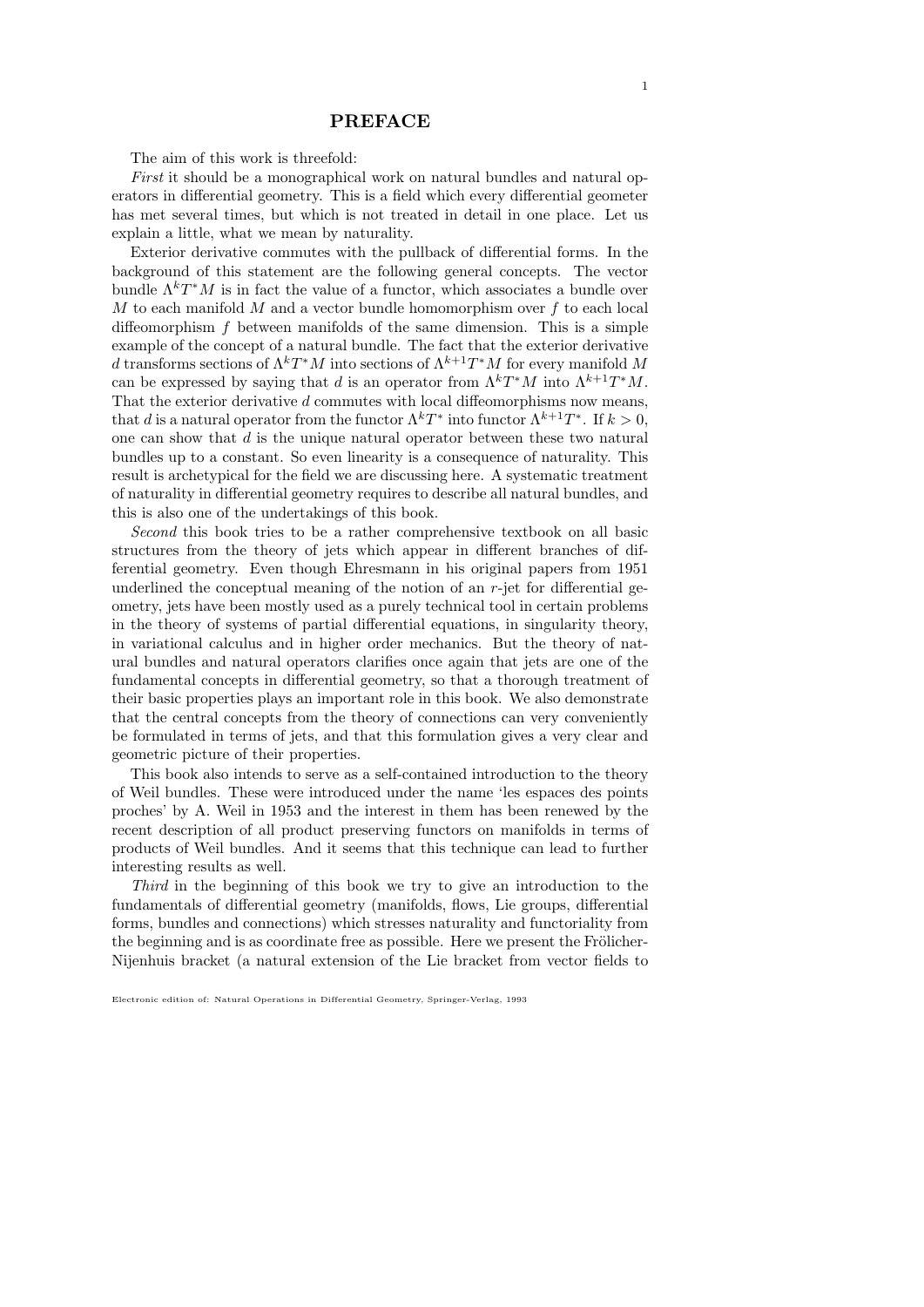2 Preface

vector valued differential forms) as one of the basic structures of differential geometry, and we base nearly all treatment of curvature and Bianchi identities on it. This allows us to present the concept of a connection first on general fiber bundles (without structure group), with curvature, parallel transport and Bianchi identity, and only then add G-equivariance as a further property for principal fiber bundles. We think, that in this way the underlying geometric ideas are more easily understood by the novice than in the traditional approach, where too much structure at the same time is rather confusing. This approach was tested in lecture courses in Brno and Vienna with success.

A specific feature of the book is that the authors are interested in general points of view towards different structures in differential geometry. The modern development of global differential geometry clarified that differential geometric objects form fiber bundles over manifolds as a rule. Nijenhuis revisited the classical theory of geometric objects from this point of view. Each type of geometric objects can be interpreted as a rule  $F$  transforming every m-dimensional manifold M into a fibered manifold  $FM \rightarrow M$  over M and every local diffeomorphism  $f : M \to N$  into a fibered manifold morphism  $Ff : FM \to FN$  over f. The geometric character of  $F$  is then expressed by the functoriality condition  $F(g \circ f) = F g \circ F f$ . Hence the classical bundles of geometric objects are now studied in the form of the so called lifting functors or (which is the same) natural bundles on the category  $\mathcal{M}_{m}$  of all m-dimensional manifolds and their local diffeomorphisms. An important result by Palais and Terng, completed by Epstein and Thurston, reads that every lifting functor has finite order. This gives a full description of all natural bundles as the fiber bundles associated with the r-th order frame bundles, which is useful in many problems. However in several cases it is not sufficient to study the bundle functors defined on the category  $\mathcal{M}_{m}$ . For example, if we have a Lie group G, its multiplication is a smooth map  $\mu : G \times G \to G$ . To construct an induced map  $F\mu : F(G \times G) \to FG$ , we need a functor  $F$  defined on the whole category  $\mathcal{M}f$  of all manifolds and all smooth maps. In particular, if  $F$  preserves products, then it is easy to see that  $F\mu$  endows  $FG$  with the structure of a Lie group. A fundamental result in the theory of the bundle functors on  $\mathcal{M}f$  is the complete description of all product preserving functors in terms of the Weil bundles. This was deduced by Kainz and Michor, and independently by Eck and Luciano, and it is presented in chapter VIII of this book. At several other places we then compare and contrast the properties of the product preserving bundle functors and the non-productpreserving ones, which leads us to interesting geometric results. Further, some functors of modern differential geometry are defined on the category of fibered manifolds and their local isomorphisms, the bundle of general connections being the simplest example. Last but not least we remark that Eck has recently introduced the general concepts of gauge natural bundles and gauge natural operators. Taking into account the present role of gauge theories in theoretical physics and mathematics, we devote the last chapter of the book to this subject.

If we interpret geometric objects as bundle functors defined on a suitable category over manifolds, then some geometric constructions have the role of natural transformations. Several others represent natural operators, i.e. they map sec-

Electronic edition of: Natural Operations in Differential Geometry, Springer-Verlag, 1993